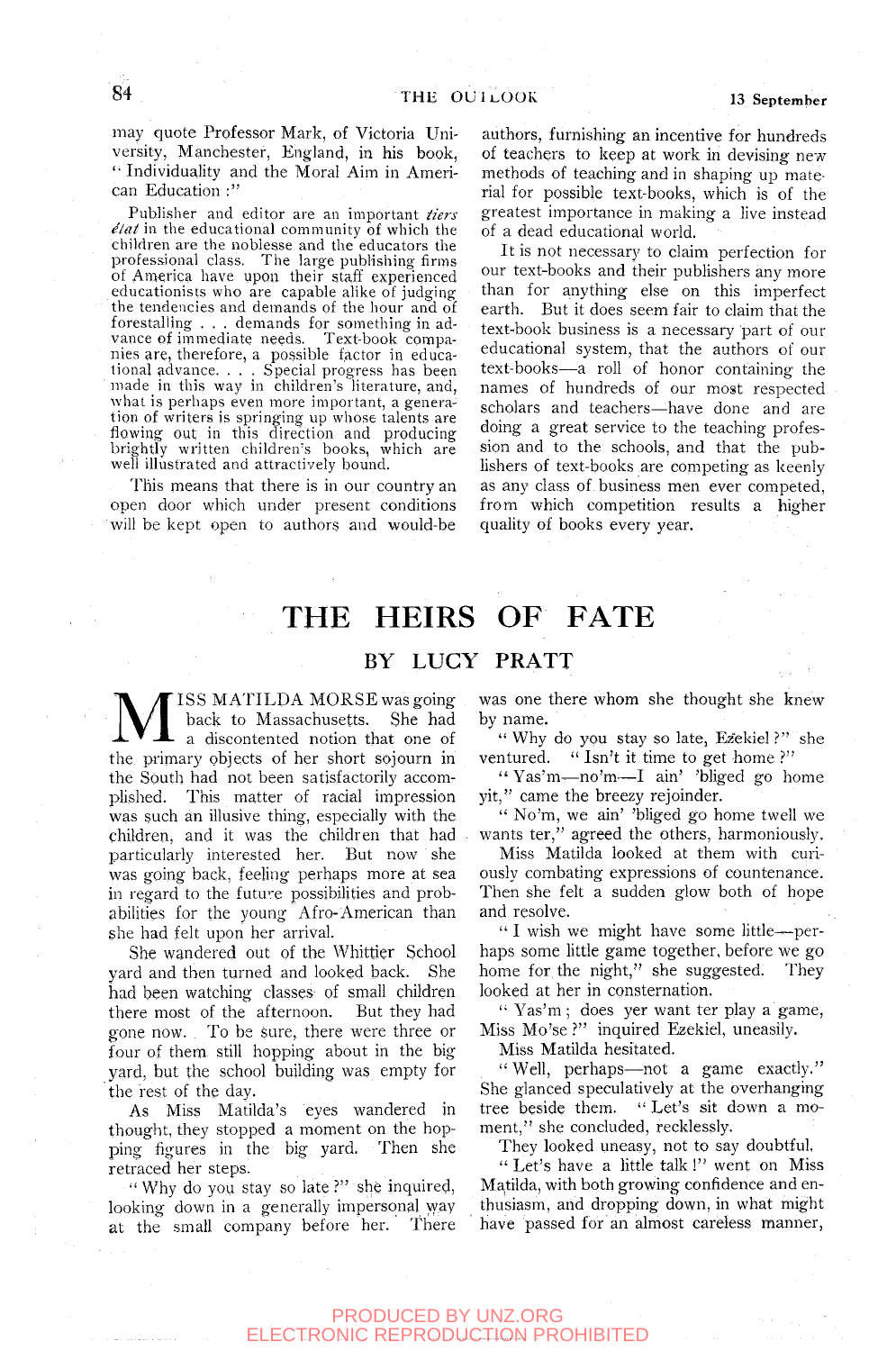on the stubbly grass. " As I was watching you this afternoon I was wondering what was going to become of you all," she suggested, cheerfully.

Real alarm appeared to take possession of them, just for the moment, but Miss Matilda went on, soothingly:

"I suppose you have all sorts of plans in your heads. In some ways it must be a real privilege to belong to your—to your race."

They were making brave efforts at sympathetic attention, but their glances were a shade wild.

" I suppose you are planning, like so many others, to go out and uplift your people when you are old enough." This sounded more homelike.

" Yas'm, I'se gwine uplif' my people," agreed Ezekiel in smooth, sure tones.

" I'se gwine uplif' my people, too!"

" I'se gwine uplif' my people, too !"

"  $Yas'm, I'se gwine uplif'my people, too!"$ There was something almost magical about

this swift, sure harmony. Miss Matilda fairly beamed on them. They were the coming generation. They were the Heirs of Fate. But already they had visions of reversing some of fate's old decrees. In their hearts they were already among the chosen who should lead their people to the Promised Land.

" Sit down—sit down !" urged Miss Matilda. She drew a deep, shivering breath.

" It's so encouraging that you feel that way about it. To uplift the ignorant," she soliloquized. " What a privilege!"

" Yas'm, cert'nly mus' uplif' 'em," came the pleasant murmur.

" Yer mus' uplif' de culled people," assured Ezekiel again, with growing certainty.

" Of course, almost any race needs uplifting in—in spots," suggested Miss Matilda, broadly. " I suppose even the white race might bear *some* uplifting."

" Yas'm, yer mus' uplif' de culled people, 'n' yer mus' uplif' de w'ite people too," agreed Ezekiel, positively spacious in effect.

" But, of course, you are more interested in your own race, naturally," hinted Miss Matilda, anxious to keep to the main issue, " and I suppose you will find enough—well, enough ignorance there to keep you occupied," she encouraged. '

" Yas'm, de culled people's ser ign'rant, look like sometime yer cyan' sca'cely do nuthin' wid 'em. De w'ite people's kine o' ign'rant, too—sometime." Universal sorrow still darkened his meditations. " W'y, it's a w'ite gen'leman once where's ser ign'rant w'y, he's ser ign'rant he'd jes' se' down in a cheer 'n' stay dere."

" He certainly couldn't have been very bright to stay in one spot all the time," put in Miss Matilda, helpfully.

•" No'm, he cert'nly's r'al ign'rant."

" In what other ways did he show his ignorance ?"

" Well, look like he show it in all *kine* o' ways. W'y, one mawnin' he's a-settin' dere 'bout breakfus' time, 'n' yer kin see he ain' gwine move fer nobody, nurrer. 'Cuz co'se dey's cook'n' breakfus', 'n' de lady where's ma'ied to 'im, she's a-fryin' poke chops on de fiah. But she allays speak r'al pleasant to 'im, too, so she say dey's gwine tas'e r'al good w'en dey's done, ain' dey ?

" Well, he's ser ign'rant, he ain' mek no 'sponse, 't all. He look at 'er 'n' kine o' smile, 'n' dat's all. So she ax 'im will he watch 'em fer a minute, w'ile she run out 'n' git some wood. So he set dere in 'is cheer 'n' watch de poke chops.

" 'N' dey 'mence ter splutter 'n' jump a liT, 'n' he set dere a-watchin' 'em, 'n' dey 'mence ter git r'al nice 'n' brown, 'n' he set dere a-watchin' 'em, 'n' den dey 'mence ter jump up a li'l' mo', 'n' he set dere a-watchin' em, 'n' dey 'mence a-shootin' out li'l' sparks, 'n' he set dere a-watchin' 'em, 'n' den dey 'mence ter cetch fiah 'n' blaze up on de stove, 'n' still he set dere a-watchin' 'em.

" Co'se ef he ain' ser ign'rant he wouldn' 'a' done like dat, but he 'member w'at she say, 'n' he set der a-watchin' twell de fiah 'mence ter leap 'n' burn clare up fru de roof, 'n' fall down 'n' start burnin' up de flo', 'n' still he set dere a-watchin' twell it ketch 'is feet 'n' 'mence burnin' 'is shoes off, 'n' still he set dere a-watchin'.

" But de lady she come back den, 'n' she seen way it wuz, 'n' she spoke awful quick, too.

" 'I tole yer ter watch de fiah,' she say.

" 'N' he ain' mek no 'sponse at fus', but jes' smile at 'er 'n' look down.

" ' I is watchin' it,' he say.

" Co'se she's mad, 'n' yit she's kine o' frighten', too.

" ' Watchin' it,' she say ; ' w'y, yer's afiah, man !' she say. ' Jes' looker yer feet, man !' she say.

" Well, ef he ain' been ser ign'rant he'd 'a' start wo'yin', 'isself, by dat time, but he jes' lean back r'al easy 'n' smile 'n' look down agin.

" 'I ain' pertic'ler 'bout my feet,' he answer.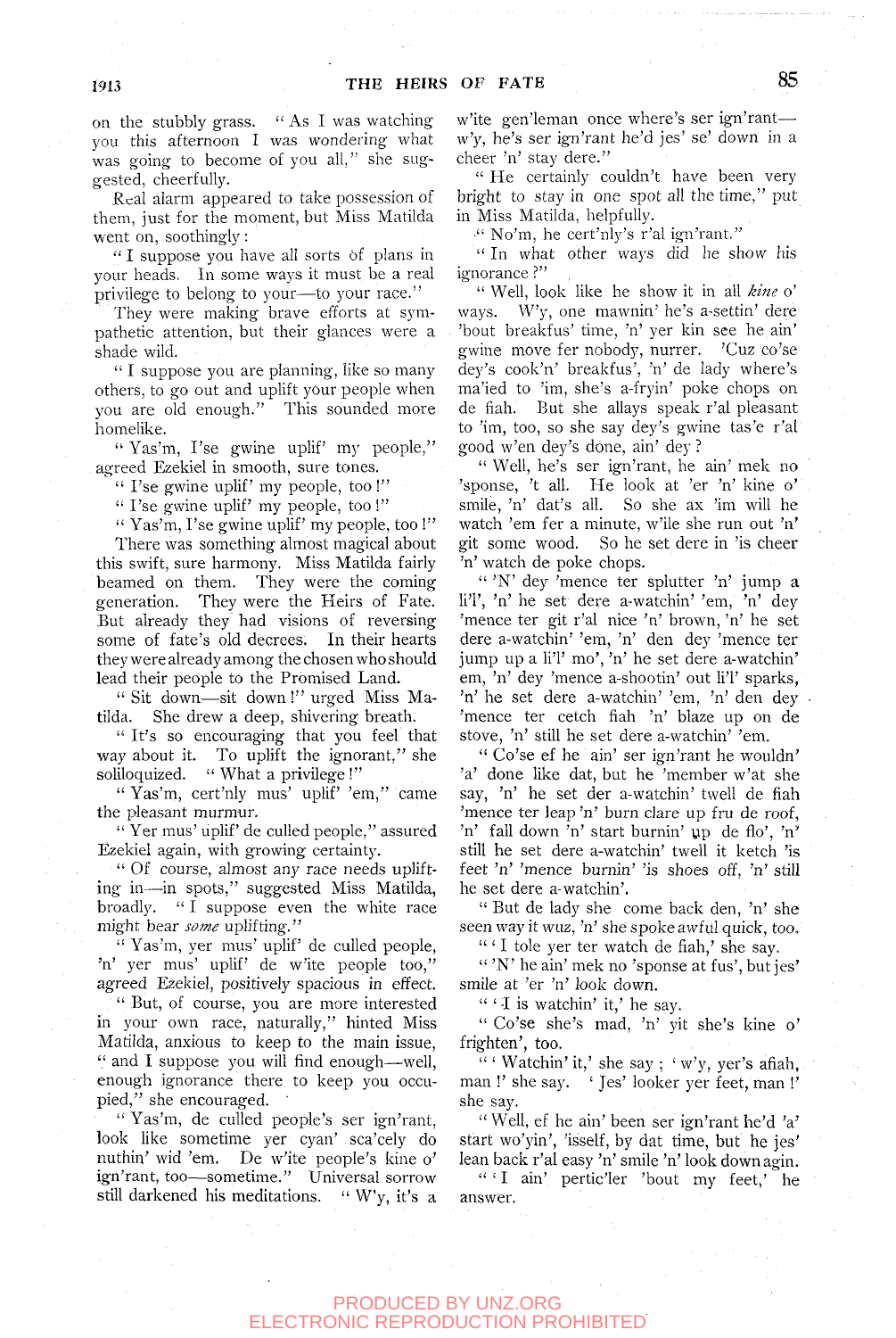" Co'se she's s'prise' at de way he spoke, 'n' she shown it, too. So he smile at 'er agin.

" ' No, I ain' nuver cyare nuth'n' 'bout my feet,' he say.

" ' Well, it's good thing yer ain't,' she answer 'im, ' 'cuz yer's los' 'em, anyway.'

" De fiah keep right on burnin' ez she spoke, 'n' presently it 'mence ter burn de gen'leman's coat off.

" ' Yer coat's afiah,' she say, 'n' he jes' lean back easier 'n befo'.

" 'I ain' nuver cyare nuth'n' 'bout my coat,' he answer 'er.

'• ' Well, 'tain' done yer no good ef yer is,' she answer 'im, ' 'cuz yer's lose it, anyway.'

" Co'se de fiah keep right on burnin', ez she spoke, 'n' she look up at de roof.

" ' I 'spec' de roof's gwine fall in on yer nex',' she say.

" Ef he gotten good sense, he'd seen she's right 'bout it, too, but he jes' lean back 'n' smile some mo'.

" 'I guess 'tain' nuth'n' gwine fall in on me,' he say.

" 'N' ez he spoken de words de roof fall in on 'im, 'n' broke 'is arms 'n' 'is laigs off.

" ' W'at yer gwine say now *V* she ax 'im.

" 'Oh, I ain' nuver cyare nuth'n' 'bout my arms 'n' laigs,' he answer 'er.

" ' Yer's ser ign'rant, dat's de reason, I s'pose,' she say. 'N' at de ve'y minute she spoke some mo' o' de roof fall in-'n' knock de gen'leman's haid off.

" ' Is yer kill' *V* she ax 'im.

 $``$  'No, I ain' kill',' he answer.

" 'Well, I doan' know ef yer is or not,' she say, ' but look ter me like yer's disable', anyhow.'

" He ain' mak no 'sponse to 'er, 'n' she listen. 'N' deri she know it's de las' words he's gwine speak. So she turn roun' ter go out, 'n' she look awful discou'ge', too. 'Cuz de las' words he *ts* speak mek 'im look ser ign'rant."

Miss Matilda half rose, and then she seated herself once more.

" I suppose that—that circumstance goes to prove that white people may sometimes be very ignorant, doesn't it?"

" Yas'm, sometime," agreed Ezekiel, " 'n' sometime dey ain', nurrer. W'y, 'twuz anudder gen'leman, anudder w'ite gen'leman, 'n' he ain' nuth'n' *but learnin*'."

" Oh, I see. That was quite a different case, wasn't it ?"

'• Yas'm. W'y, he ain' nuver move ner speak lessen he gotten fo'-five books un'er 'is arm. 'N' w'en he is speak, trouble is he know ser much he couldn' nuver seem ter stop. So dey's 'blige be r'al cyareful w'at dey ax 'im, too.

" W'y, one day 'is li'l' boy come in 'n' ax 'im kin he go a-fishin'.

"Co'se 'is books is,all pile' up eroun' 'im ser high couldn' nobody r'ally see 'im, 'n' w'n he spoke couldn' nobody r'ally hyeah 'im ve'y good nurrer. So de li'l' boy gotten 'im a ladder, 'n' he putten it up siden de do', 'n' climb up 'n' se' down atop o' de ladder where he kin see 'n' hyeah, too.

" Well, co'se de trouble wuz, w'en de gen'leman start ter tell 'im kin he *go*—w'y, de trouble wuz he gotten too much learnin'. So he talk mos' all de mawnin', twell it gotten kine o' wea'ysome fer de li'l' boy where 's settin' up atop o' ds ladder waitin', 'n' he kine o' fergit 'isself 'n' spoke too.

" ' Well, *kin I go V* he ax.

" Co'se 'tain' no way ter do, 'n' de gen'leman tole 'im he ain' show'n' no respec', 'n' ef he wants ter go, w'y, he kin wait a minute twell he kin *tell* 'im kin he go.

" But it's jes' de same trouble 's befo'. He gotten too much learnin'. 'N' he talk all day 'n' all night, 'n' de li'l' boy kine o' shif' 'imself a li'l' on de ladder.

" ' Well, kin I go ?' he ax.

" Co'se he wouldn' 'a' done it ef 'tain' gotten ser wea'ysome fer 'im, 'n' de gen'leman look at 'im r'al hard.

" ' Well, I'se gwine *tell* yer kin yer go, ef yer'll given me time fer it,' he say.

" $'$ N' den he start in ag'in, 'n' he talk fer mos' a week, 'n' de li'l' boy turn 'isself a li'l' on de ladder.

" But he keep right on, 'cuz he gotten ser much learnin' he cyan' stop. 'N' he talk all summer 'n' all winter, twell seem like it gotten awful wea'ysome, 'n' de li'l'boy kine o' risen up on de ladder 'n' given 'isself a li'l' shek.

" ' I wish I ain' nuver ax yer,' he say.

" Well, he knowed jes' soon's he's spoke he ain' oughter 'a' done it, 'n' 'tain' done 'im no good nurrer. 'Cuz w'at yer s'pose de gen'leman done ? W'y, he say ef dat's de way he feel 'bout it, ter jes' set dere a minute twell he mek a li'l' refe'nence to 'is books.

" 'N' de li'l' boy stretch out 'is laigs, 'n' de gen'leman mek a refe'nence to 'is books, 'n' den he tell 'im, well, he's 'cide 'bout it now, 'n' he kin *go,* 'cuz dat's de way he *is* 'cide it, 'n' he'll tell 'im w'y.

" De li'l' boy stan' right up 'n' turn clare way roun' w'en he spoke like dat, 'n' den he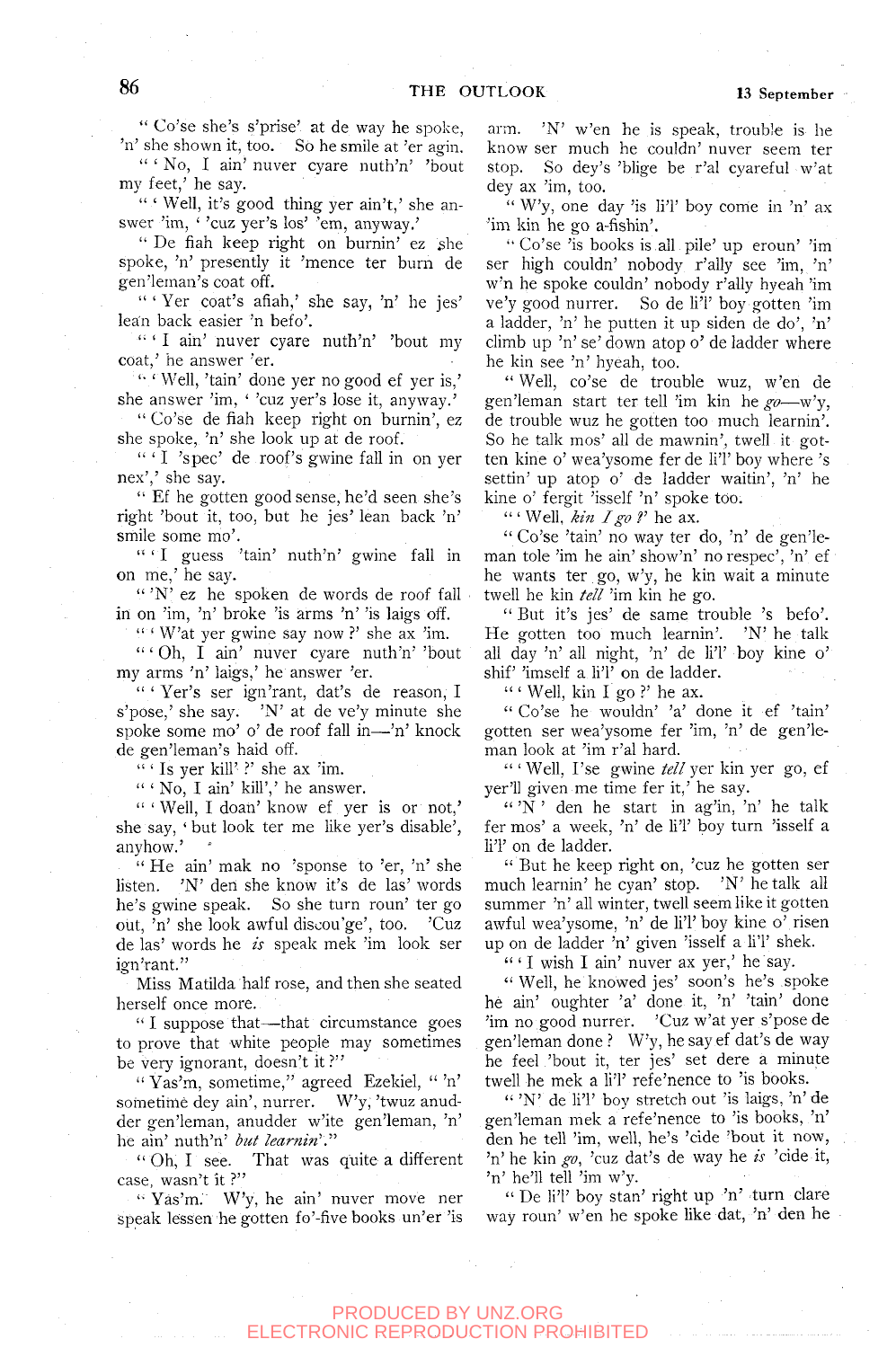se' down again. 'N' de gen'leman 'mence ter tell 'im w'y.

" But it's de same trouble's befo'. He gotten too much learnin'. 'N' de li'l' boy set dere 'n' listen twell he 'mence feelin' kine o' dull 'n' ole. 'N' he kin see de summer gwine out de do' 'n' de winter lookin' in fru de winder—but he ain' move, he set dere 'n' listen, twell de winter's gwine off too, 'n' de summer's lookin' in ag'in, sump'n' like a smile, 'n' de birds out yonder's a-singin' on de trees—'n' still he set dere 'n' listen. He ain' r'ally move twell de leaves 'mence ter blow up 'g'inst de winder-pane, 'n' it's a cole win' a-hu'yin' pas' de house. 'N' den he knowed de winter's comin' back. 'N' de li'l' boy Stan' up 'n' speak.

 $``$  I reckon I ain' cyare nuth'n' 'bout gwine, anyway,' he say. 'N' he start ter come down de ladder. But seem like he feel kine o' stiff 'n' ole. 'N' time he reach de bottom o' de ladder he stretch out 'is arms 'n' 'is laigs, 'n' look up at de daid leaves where's hittin' 'g'inst de pane. 'N' he Stan' dere on de fio' 'n' shiver.

" ' W'at mek yer ax me, ef yer doan' wanter go ?' de gen'leman say.

" ' I dunno,' li'l' boy answer, 'n' he stretch 'isself out ag'in 'n' walk off by 'isself.

" 'N' af' dat, he ain' nuver ax nobody nuth'n' ag'in. 'Cuz eve'y time he start ter, he 'members 'bout de answers ter some kine o' questions bein' ser long a-comin'—'n' he 'cide—well, he 'cide 'tain' sense ter ax 'em."

" Of course, I don't wonder," reflected Miss Matilda, reasonably. " Was this—this particular gentleman that you speak of, supposed to be white, too ?"

" Yas, 'm.  $\forall$  'N' look like it's jes' de trouble wid 'em, Sometime dey doan' git 'nough learnin' 'n' sometime dey git too much. It's jes' One man I hyeah 'bout once where's r'ally gotten *^nough* 'n' yit not *too* much. • 'Cuz he ain't ign'rant, 'n' yet he ain' *all*  learnin' nurrer. He's jes' 'bout half learnin', I reckon. So yer' s'pose he'd be 'bout right. 'N' yit dat's jes' de trouble wid 'im. 'Cuz 'counten only bein' half learnin', w'y, co'sehalf de time he show it, 'n'half de time he doan't. So yer couldn' r'ally depen' on 'im. 'Cuz one day he's all learnin', 'n' nex' day he's jes'completely ign'rant. 'N' eve'y time w'en dey wek up in de mawnin' dey's allays 'blige' stop 'n' think w'at day is it. 'Cuz ef 'tain' de right day fer 'im, w'y, den co'se it's de wrong day, 'n' dey know dey cyan' change it.

" But one mawnin' dey wek up, 'n' dey seem ter be kine o' confuse 'bout it. De two li'l' gyurls where 'longs to 'im, dey ain' no sooner wek up 'n' dey start quar'Un' 'bout it, anyway. 'Cuz dey's fixin' fer a picnic, 'n' co'se dey has ter know *is* it de right day fer it. But dey got quar'lin' ser bad dey mamma come in,'n'co'se dey's'blige'tell'erw'at's de matter.

" ' Pshaw,' she say, kine o' stoppin' ter think 'bout it, ' pshaw, I cyan' 'member, myself,' she say.  $\overline{N}$ ' she look up at de bird where's settin' in de li'l' brass cage in de winder, ez she spoke. De chil'ren look up, too, 'n' den dey start quar'lin' worse 'n' befo'. 'Cuz co'se dey jes' gotten de li'l' bird fer a present, 'n' co'se dey kin see ef it's de *wrong day,* 'n' dey goes off 'n' leaves dey papa by 'isself, w'y, he'll let 'er outen de li'l' brass cage—'n' she'll fly erway.

" So dey's cryin', 'n' de bird's a-lookin' at 'em, 'n' singin' in de cage, 'n' dey mamma's tryin' ter 'member is it de right day or ain't it, 'n' jes' at dat ve'y minute dey papa come in. " ' Hole on, now,' she say, ' I'se gwine ax yer papa 'bout it, 'isself.'

" So she set righ' down 'n' she look at 'im, 'n' she say she's axin' fer apu'pose, but w'at she wanter know is—*is it* de day w'en he show 'is learnin', or is it de day w'en he's ser ign'rant yer cyan' r'ally trus' 'im ?

"Well, he stop 'n' he look back ez ef he's studyin' 'bout it, too. 'N' den he answer 'n' say w'y, he doan' know, he cyan' 'member. He doan' r'ally know *which* day is it.

" 'N' den de chil'ren cry ag'in, 'n' de bird look at 'em 'n' hop eroun' de li'l' brass cage 'n' sing awful loud, 'n' dey papa rub 'is ban's up fru 'is ha'r 'n' look like he doan' know w'at ter do nex'.

" 'Hole on a minute,' he say, 'n' he gotten out a paper 'n' pencil 'n start wukkin' it out.

" Dey stop cryin' den, but dey mamma spoke.

'•' Doan'look ter me like sense ter run no resks,' she say, ' 'n' ef it's de wrong day fer yer, yer couldn' wuk it out right, anyway,' she say.

" He lay down de pencil den, 'n' rub 'is ban's up fru 'is ha'r 'g'in.

" ' Well, kin yer prove it's de wrong day ?' he ax. ' Ain't I ign'rant yes'erday ?' he ax. ' Ain't it yes'erday I eaten up my bes' hat ?' he ax.

" ' I doan' know,' she say, lookin' awful discou'ge', ' I doan' know ef it's yes'erday yer eaten up yer bes' hat or not,' she say.

. " De bird 'mence ter hop 'n' sing like she gwine bus' 'erself den, 'n' de chil'ren 'mence